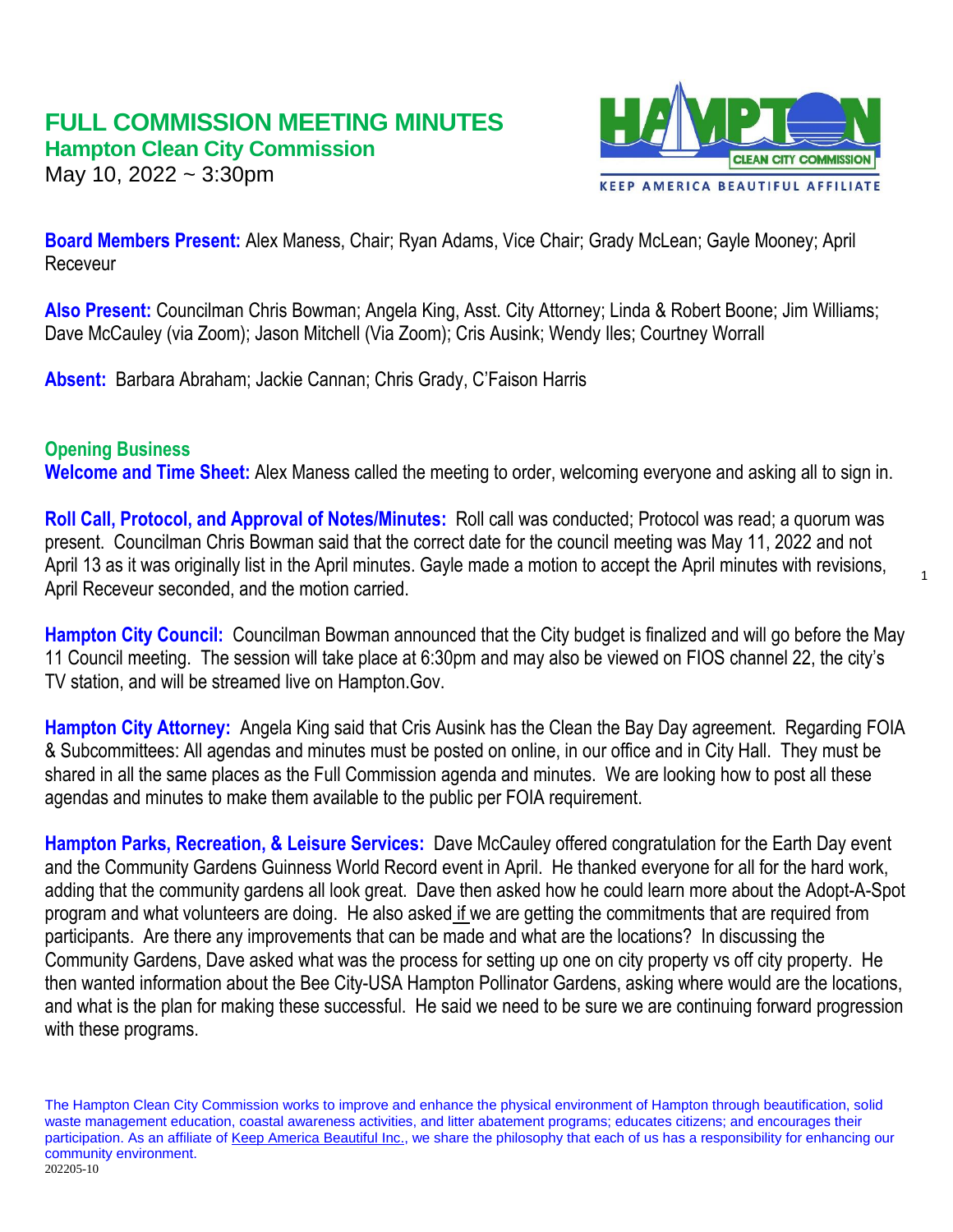**Hampton Public Works:** Jason Mitchell said that they are heading into the summer season and will be doing many litter control efforts on the gateways and roadways into Hampton as soon as the flooding issue recedes.

**Financial Overview:** Members reviewed the financial statement. Gayle Mooney made a motion to approve. Grady McLean seconded and it was unanimously approved.

## **Proposals, Discussion, Voting Items & Updates**

**Board Member Status:** City Council has acknowledged that Liam Thurkettle is off the board. Timothy Richardson has been notified of his temporary term appointment to the HCCC board.

**2022 Earth Day Celebration:** Wendy Iles said it was a success. We are thankful for Public Works and to B.J. for coordinating the public works trucks. We are thankful for Police, Fire Department, vendors, food vendors, volunteers and all the participants.

**Walk Hampton Clean Review:** Cris Ausink is working on the stats, but said it went well and they had several cleanup sites.

**2022 Volunteer Recognition:** No report at this time.

#### **Committee & Partner Updates**

**Beautification:** April said that they toured 3 yards on May 2 and had two winners. One of the winners had trees, fruits and berries in their yard and were impressed with this person's yard. Mel & Gary Libby won yard of the month for their rain barrels, pollinators, composting, and edible garden although they experienced some flooding issues due to living on the Hampton River. HCS Print Shop Manager Marty Wood redesigned the YARDS signs.

**Bee City USA-Hampton:** Wendy said that Marty also designed and printed the new Bee City sign and cards. May 19 is the next meeting with Gayle doing a webinar on container gardening in her back yard. Fourteen people have already signed up for the 7pm session. It was noted that participants must sign up to participate. Wendy said it was a great team that brought out live bees to educate guests at the Earth Day event.

**Clean & Green Workplaces:** Jim Williams said the committee met in April. The new Clean & Green cards are ready. Debbie did the language for the cards and Wendy had Marty Wood print the cards. They need names of businesses for the quarterly Clean & Green Business awards and are trying to get Coliseum Central businesses involved.

**Community Gardens:** Wendy said thank you to all the people who came out to participate in the Guinness Book of World Records, for the most gardeners watering at the same time. The event was aired on the Today Show on April 22. Hampton was one of six cities that participated. The official count for Hampton was 99 people. Wendy also noted that there are some openings at the Phoebus Community Garden.

**Hampton Waterways Restoration Project:** Linda Boone said that the April 14 cleanup activity at Seldendale was cancelled due to weather conditions. The next meeting will be May 12, 6:30pm at the Fort Monroe Community

The Hampton Clean City Commission works to improve and enhance the physical environment of Hampton through beautification, solid waste management education, coastal awareness activities, and litter abatement programs; educates citizens; and encourages their participation. As an affiliate of [Keep America Beautiful Inc.,](http://www.kab.org/) we share the philosophy that each of us has a responsibility for enhancing our community environment. 20220510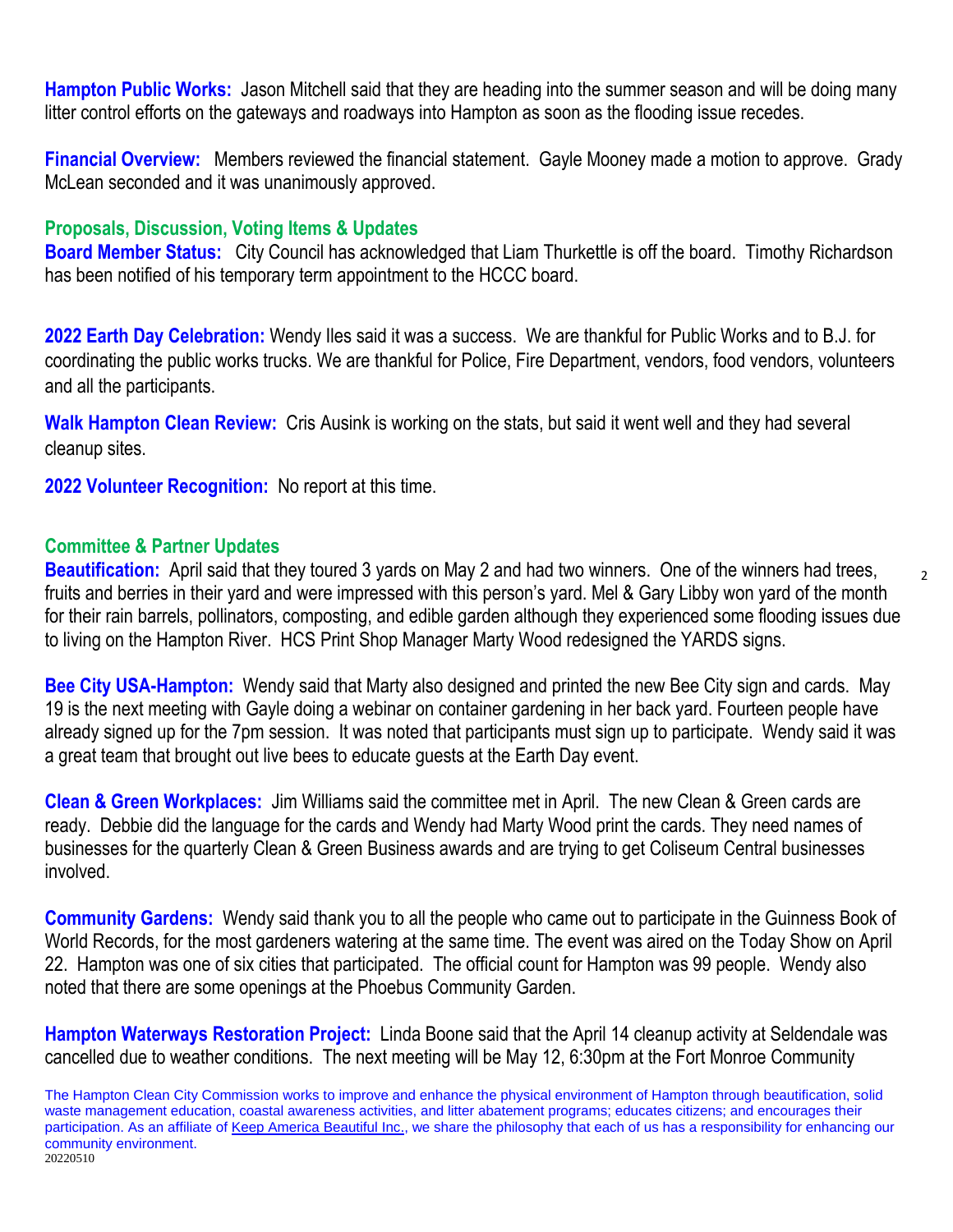Center. Linda stated she had a zoom meeting with Adam Newland, Manager of Bluebird Gap Farm (BBGF) and teachers from Kecoughtan High School. Karen Chang, President of the school's Environmental Science Club, is making plans for students to create a prototype for the Trash Bash sculpture. Adam and HCS STEM Teacher Betsy McAllister will make a video explaining to HCS students what they are trying to do. Adam will also visit Kecoughtan in person to talk with the students. The students have a field trip planned to BBGF on June 2 to see where the sculpture will be placed. Linda will talk with Adam about how CNU students are assisting with the oyster & water front restoration. She noted there is a cleanup planned for May 14, 2pm, at River Street Park and the Pembroke Spit shoreline, adding there is a kayak launch there. There will be a cleanup at Dandy Haven on June 4 cleanup for Clean the Bay Day. HWRP & LARC had a combined table at Earth Day with 88 people visiting their tables. Betsy stated she would like to be placed on the agenda for the June 14 Commission meeting to present the HCS Oyster Gardening project.

**Litter & Recycling Awareness**: Cris said there was not a quorum at the April or May meetings. Only one member was able to attend in April. They do need more members. Cris said that they will have a table at the Buckroe Beach Farmer's Market on May 21 and they need help with set up and clean up.

**School Pride in Action: Participated in Earth Day event.** 

**VA Cooperative Extension:** No report

**Hampton VCE Master Gardeners**: The Plant Sale at BBGF was very successful.

**VA Peninsula Master Naturalists:** Linda said that their calendar is overflowing and the events may be found on the website.

3

**Staff Reports:** Cris conducted successful rain barrel workshops on April 9, April 16 and May 7. Her last rain barrel workshop will be May 21 at Northampton Community Center. She also did a presentation at BBGF on April 28 on plastics and water pollution with 44 people visiting her table. Wendy asked that all future cleanup and information for our Facebook page be sent to her at least two weeks in advance, including any graphics.

**Public Comment:** Household chemicals recycling event on May 21, 2022 and they take CFL lights.

# **Meeting adjourned**

.

A motion to adjourn was made, seconded, and unanimously carried at 4:24pm.

*Minutes submitted by C. Worrall*

The Hampton Clean City Commission works to improve and enhance the physical environment of Hampton through beautification, solid waste management education, coastal awareness activities, and litter abatement programs; educates citizens; and encourages their participation. As an affiliate of [Keep America Beautiful Inc.,](http://www.kab.org/) we share the philosophy that each of us has a responsibility for enhancing our community environment. 20220510